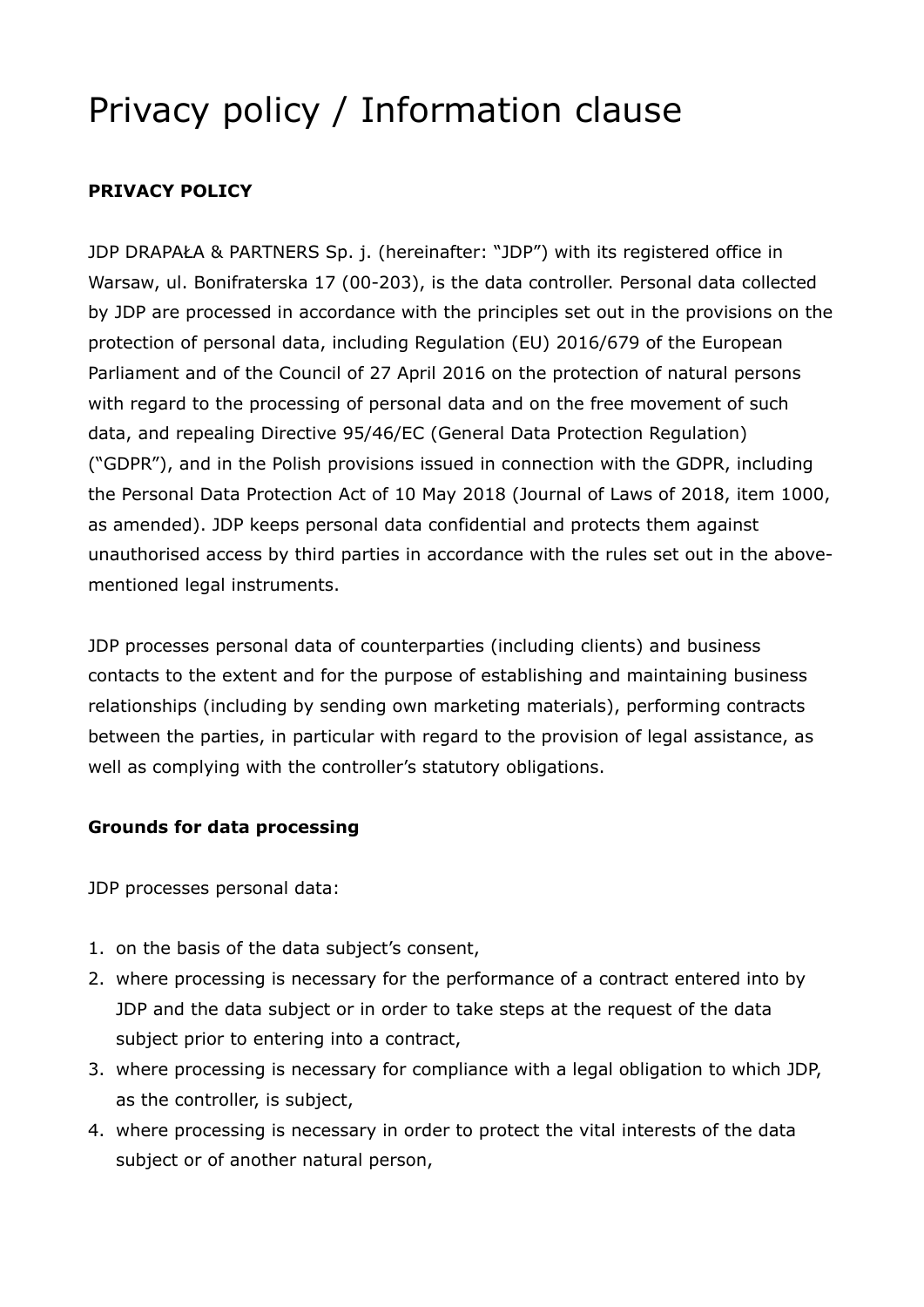5. where processing is necessary for the purposes of the legitimate interests pursued by JDP or a third party, except where such interests are overridden by the interests or fundamental rights and freedoms of the data subject which require protection of personal data.

As a rule, the processing of personal data of the Firm's counterparties is based on the performance of binding contracts between the parties or on the need for JDP to take steps at the request of the data subject prior to entering into a contract (Article 6(1) (b) of the GDPR). The processing of personal data of attorneys-in-fact and employees of JDP's counterparties is based on the legitimate interest of JDP or that counterparty (Article 6(1)(f) of the GDPR), which consists in enabling the contracting process and subsequent performance of a contract.

### **Categories of processed personal data**

JDP specifically processes the following categories of personal data:

- forename(s) and surname,
- address,
- phone number,
- email address,
- PESEL (Personal Identification Number),
- business name,
- NIP (Taxpayer's Identification Number),
- REGON (Statistical Identification Number),
- bank account number.

JDP may also process other categories of personal data where this is necessary for the fulfilment of a specific purpose of the processing of personal data and in accordance with the applicable data protection legislation.

For the purpose of personal data processing JDP does not collect copies of ID cards or other ID documents (e.g. driving licence) containing personal data in any form, unless this is adequate for the purposes for which the data are processed or permitted under applicable law.

### **Processing of special personal data**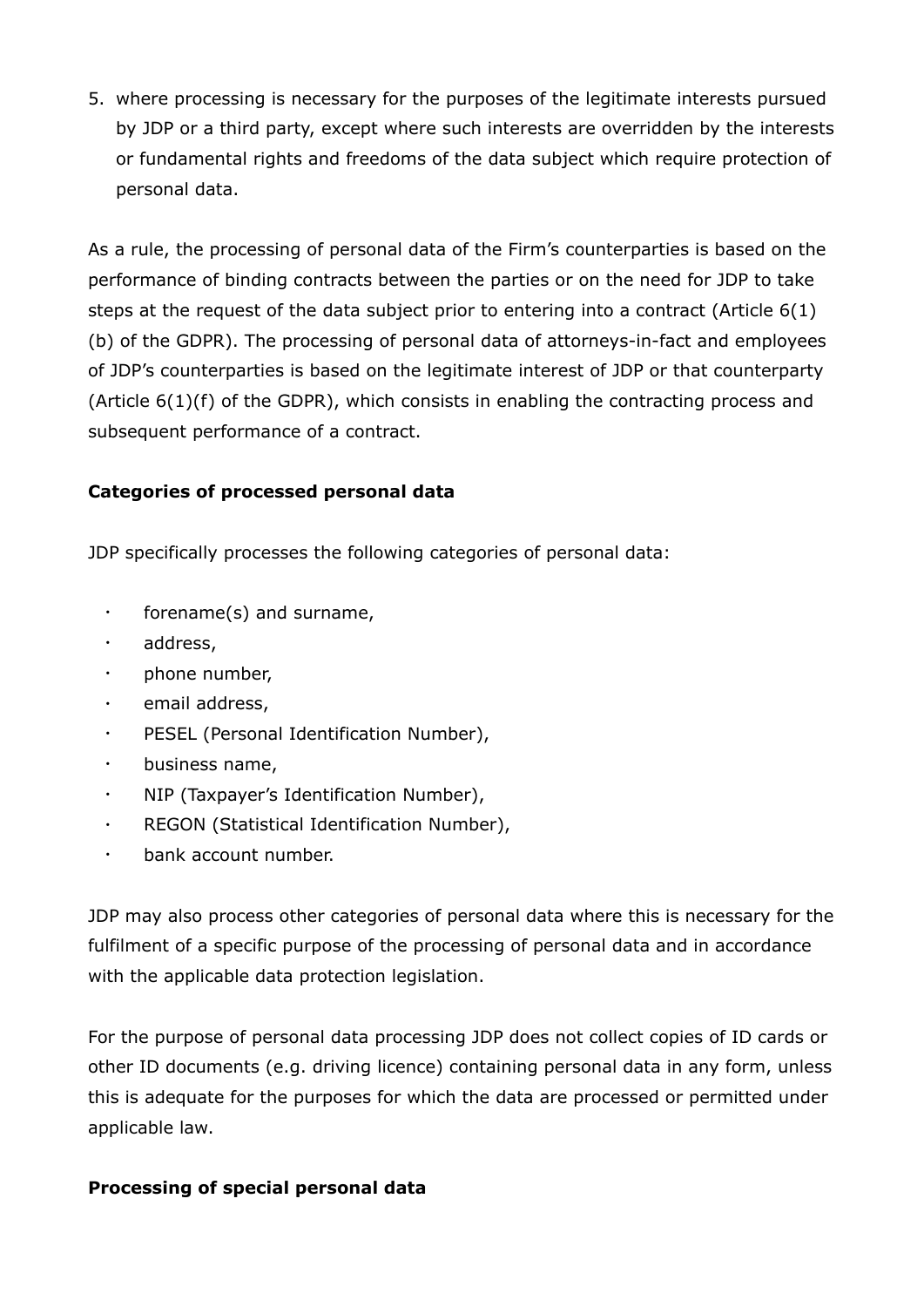JDP may process personal data revealing racial or ethnic origin, political opinions, religious or philosophical beliefs, trade union membership, as well as genetic, biometric data to identify a natural person and data concerning health, sex life or sexual orientation of that person, as well as data concerning criminal convictions and offences or related security measures, only in the cases expressly provided for in Articles 9 and 10 of the GDPR or other specific provisions of law.

# **Data subjects' rights**

Any person whose personal data are processed by JDP has the right to control the processing of his/her personal data, and in particular the right:

- 1. to obtain comprehensive information on whether his/her personal data are being processed and to be informed about the full name and registered office address of the firm,
- 2. to be informed about the purpose, scope, method and categories of personal data processed,
- 3. to be informed since when his/her personal data have been processed and to be provided with the content of such data in a generally intelligible form,
- 4. to be informed about the source of personal data concerning him/her,
- 5. to be informed about the manner in which personal data are disclosed, and in particular about recipients or categories of recipients to whom the personal data are disclosed,
- 6. to request that personal data be supplemented, updated, rectified, that their processing be temporarily or permanently suspended or that they be erased if they are incomplete, outdated, inaccurate or have been collected in breach of the personal data protection legislation or are no longer necessary for the purpose for which they were collected.

Persons whose data JDP processes on the basis of the controller's legitimate interest have the right to object to the processing of their personal data.

At the data subject's request, JDP is required, within a maximum of 30 days after receipt of the request, to provide the information referred to above in a generally intelligible form.